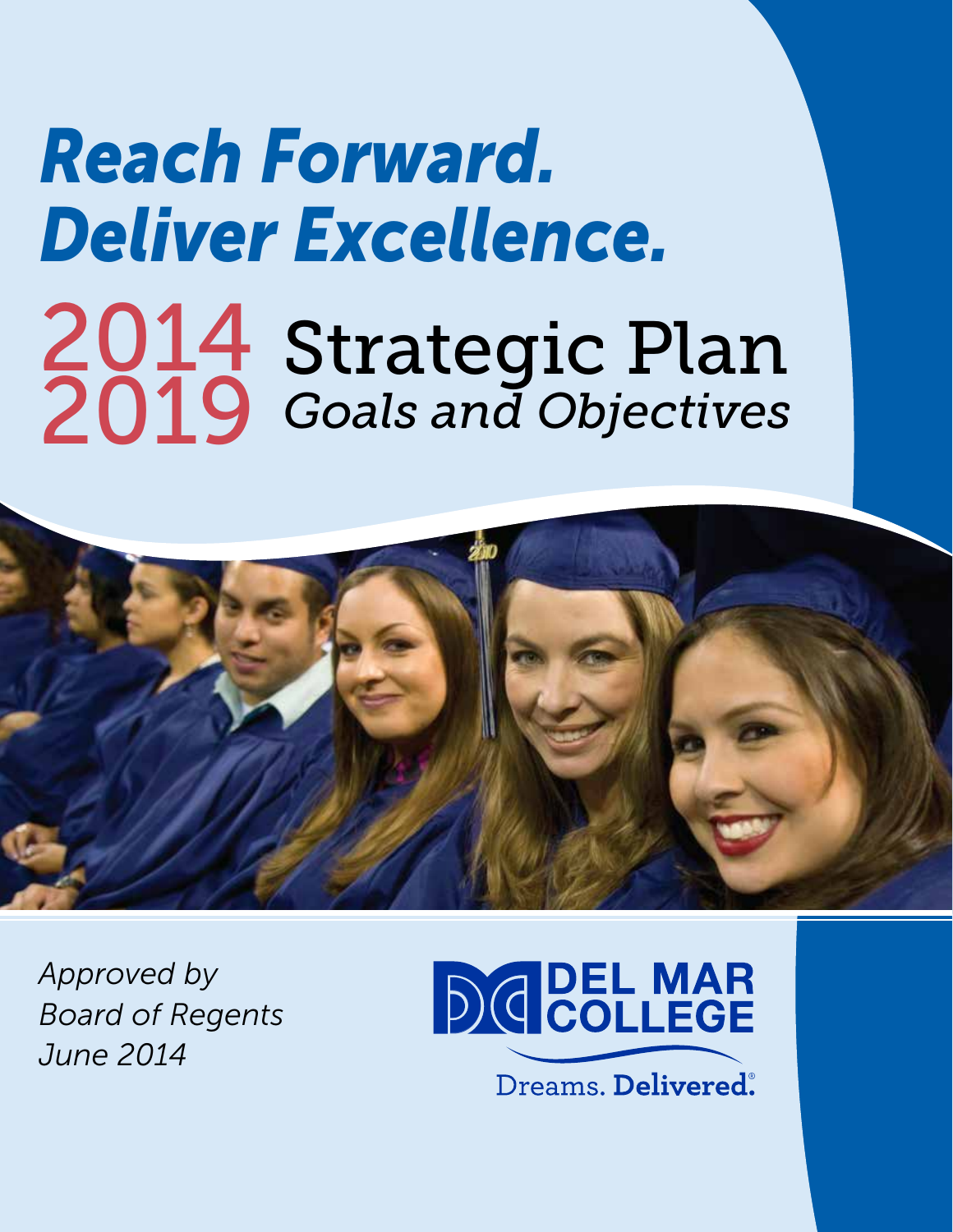## DEL MAR COLLEGE Vision Statement

*Del Mar College empowers student learners in our communities through comprehensive, accessible, quality education.* 

## DEL MAR COLLEGE Mission Statement

*Del Mar College provides access to quality education, workforce preparation, and lifelong learning for student and community success.*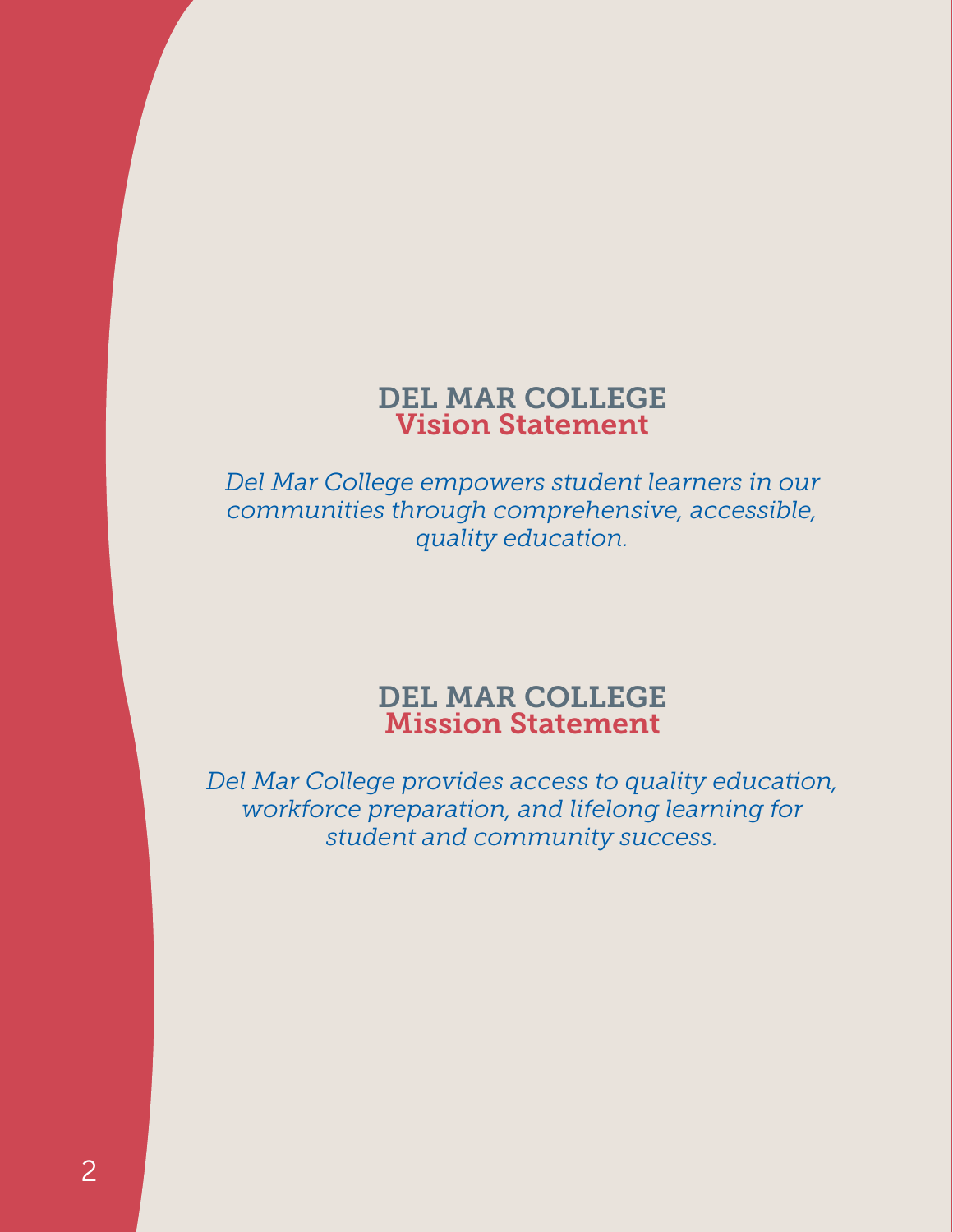## Message from the President

Dear Del Mar College Community,

Reach Forward. Deliver Excellence. These directives set ambitious goals for Del Mar College to achieve over the next five years. As we launch this Strategic Plan for 2014-2019, it's important to reflect on the deliberate steps the College took to reach this milestone in our progress.

Hundreds of students, faculty, staff and community members collaborated on the strategic planning process leading to this document. This plan builds on the College's Vision, Mission, Core Values and Guiding Principles, which are included in this publication. The College Board of Regents approved this Strategic Plan in June 2014.

Central to achieving these goals, the College maintains its focus on student success, access and support. We will channel the resources, technology and professional development initiatives toward providing the best possible opportunities for student success. We will strengthen partnerships and advocate for student needs.

Throughout my tenure as President of Del Mar College, I've deliberately focused on building a culture of planning and assessment. As Access to Excellence, Del Mar College Strategic Plan for 2009-2014 draws to a close, we've already celebrated more than 350 specific initiatives, projects and accomplishments outlined in that document.

I invite you to review this strategic plan and even involve yourself in achieving these goals and objectives. These are the next steps in our progress toward Dreams. Delivered.

 $1/k$   $2+1$ 

Mark Escamilla, Ph.D. Del Mar College President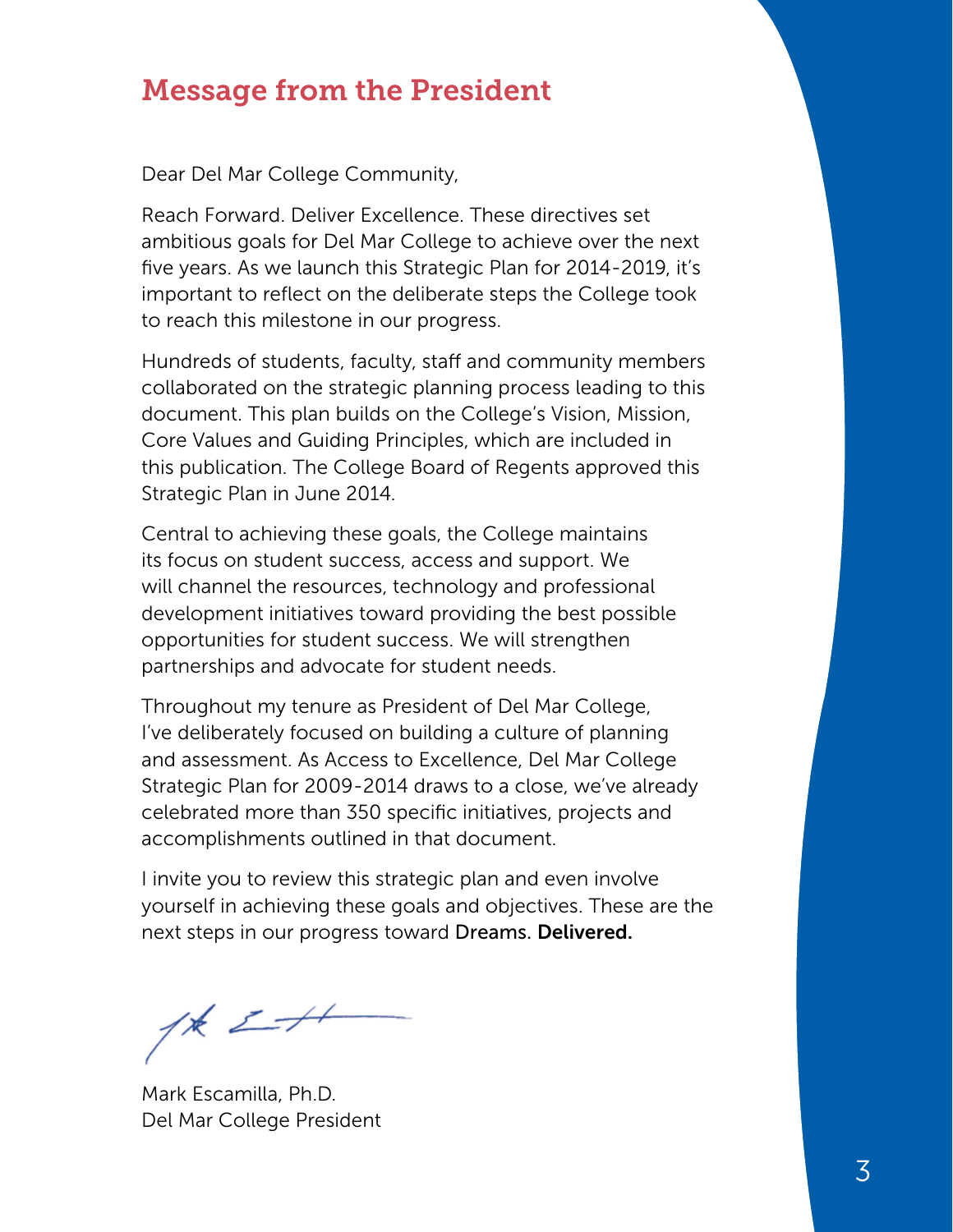## DEL MAR COLLEGE Core Values

- Learning: meeting individual needs
- Student Success: achieving full potential
- Excellence: high-quality instruction
- Integrity: honesty and transparency
- Access: open to all
- Accountability: responsibility to stakeholders
- Innovation: progressive programs and services
- Diversity: valuing differences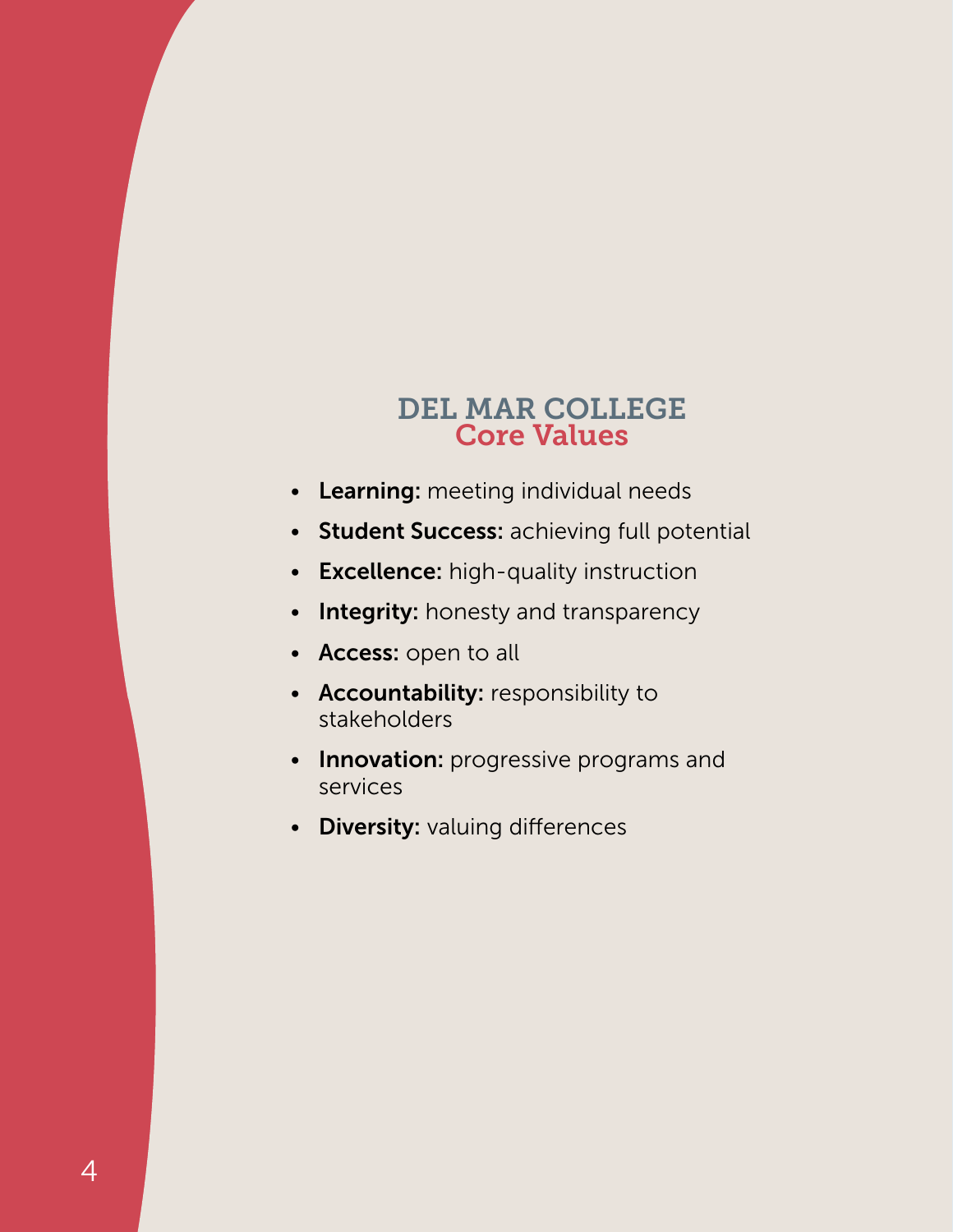## DEL MAR COLLEGE Guiding Principles

#### *Quality Education*

Challenge students to engage in academic and occupational programs through high-quality teaching and learning.

#### *Academic Excellence*

Promote the full range of intellectual achievement from basic literacy to successful academic transfer.

## *Academic Freedom and Responsibility*

Provide the foundation for a learning environment that promotes academic excellence, independent and creative thinking, and respect for the individual.

#### *Workforce Preparation*

Collaborate with business and industry partners to equip students to compete in the marketplace and to augment economic development.

#### *Student Success*

Empower students inside and outside of the classroom to achieve their greatest potential.

#### *Educational Access*

Provide affordable educational opportunities for all, developing responsible citizens who enhance their communities.

#### *Personal Enrichment*

Foster lifelong learning, citizenship, and health and wellness through educational, cultural, and recreational pursuits.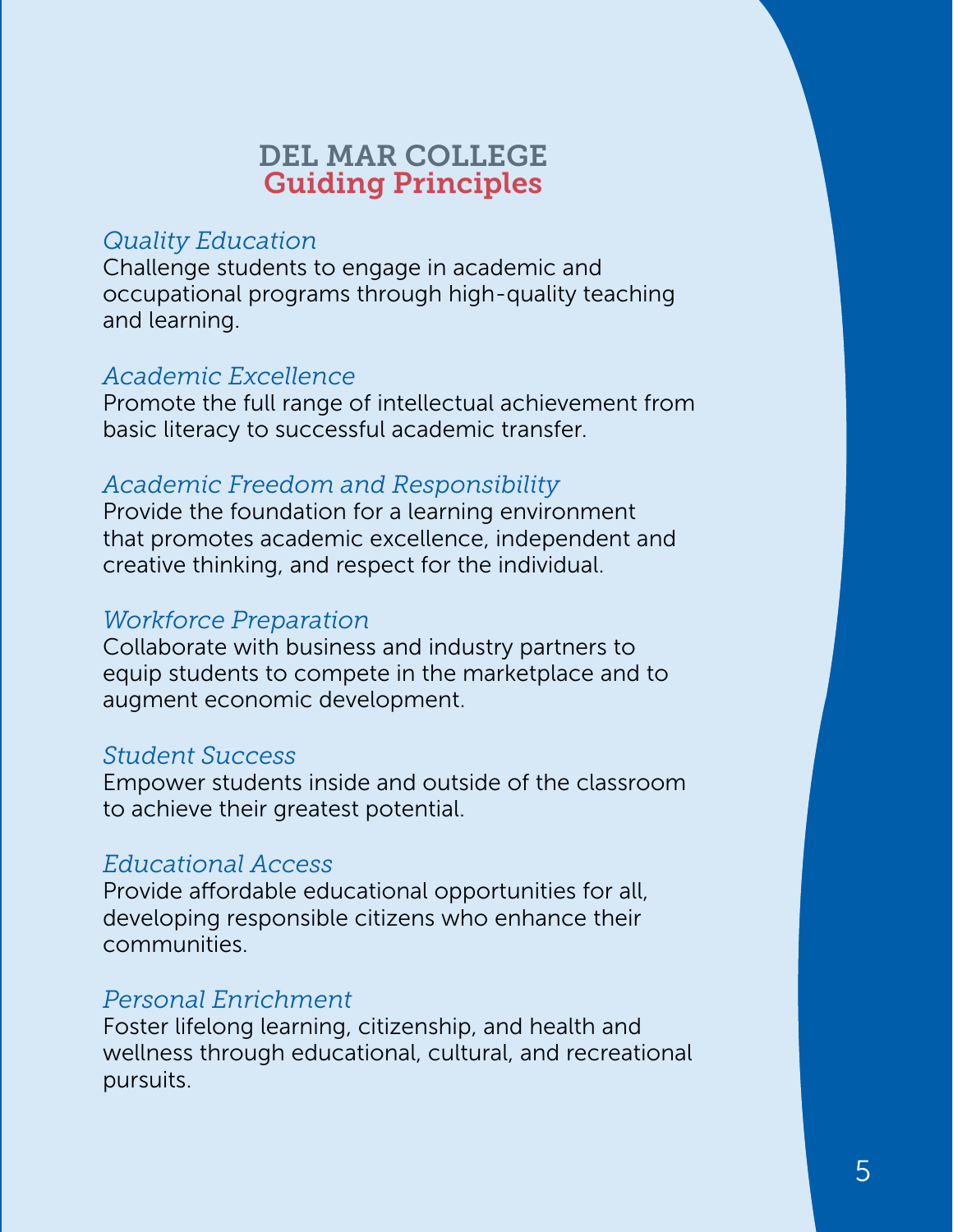# Strategic Planning Process

# Step One

Ongoing Environmental Scan of the Present and Future: Review economic development, demographics, census data and internal/external drivers

# Step Two

Gather Input and Feedback from Stakeholders: Conduct multiple open forum meetings of groups including students, faculty, staff, community/industry leaders and educational partners

# Step Three

Gather Feedback and Process Information: Strategic Planning Advisory Committee and Executive Team meet to formulate goals and objectives

# Step Four

Edit and Format

## Step Five

Board of Regents Review and Approval

# Step Six

Communicate and Distribute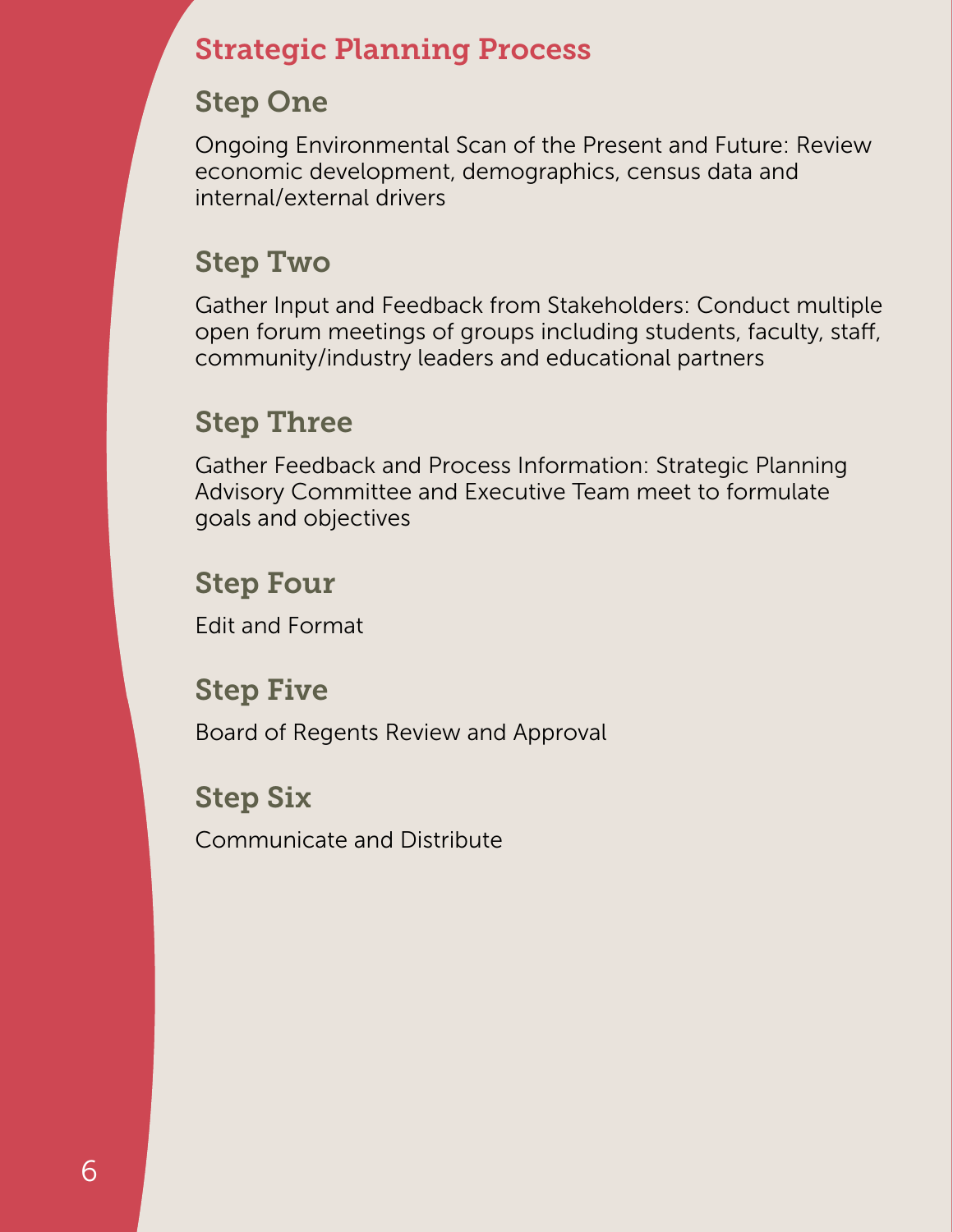# Goals 2014-2019

# Goal 1. Student Learning Success:

*Ensure Exceptional Educational Opportunities for All Students* 

# Goal 2. Student Access and Support Services:

*Maximize Affordable Access and Excellence in Student Services* 

# Goal 3. Professional Initiatives:

*Provide Innovative, Relevant, and Meaningful Opportunities* 

# Goal 4. Technology:

*Utilize Technology to Enhance Academic and Institutional Services and Processes* 

## Goal 5. Advocacy:

*Advance the College Mission Through Effective Governance and Positioning* 

## Goal 6. Partnerships:

*Expand Opportunities for Mutually-Beneficial Alliances* 

## Goal 7. Resources:

*Ensure Strong Financial and Operational Capacity*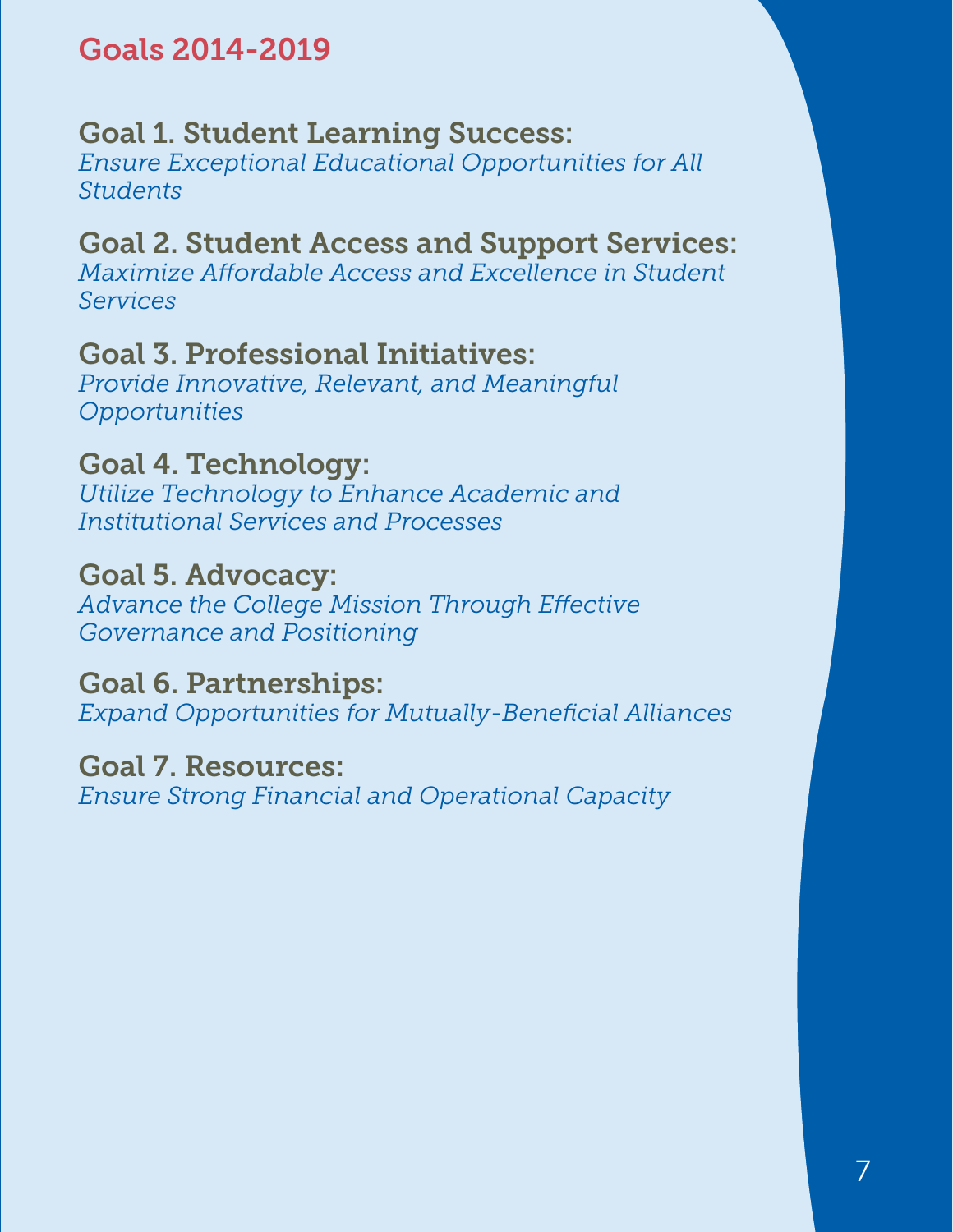#### Goal 1. Student Learning Success: *Ensure Exceptional Educational Opportunities for All Students*

- 1.1 Transferability: Implement seamless student transfer to four-year and other institutions.
- 1.2 Critical Thinking: Deliver content that cultivates creative, independent, and critical thinking skills.
- 1.3 High Tech and High Touch: Utilize high-tech and high-touch instructional delivery.
- 1.4 Enriched Education: Increase educational opportunities for community and personal enrichment.
- **1.5 Assessment:** Align assessment strategies with accreditation standards.
- 1.6 Retention: Maximize student learning to improve retention.

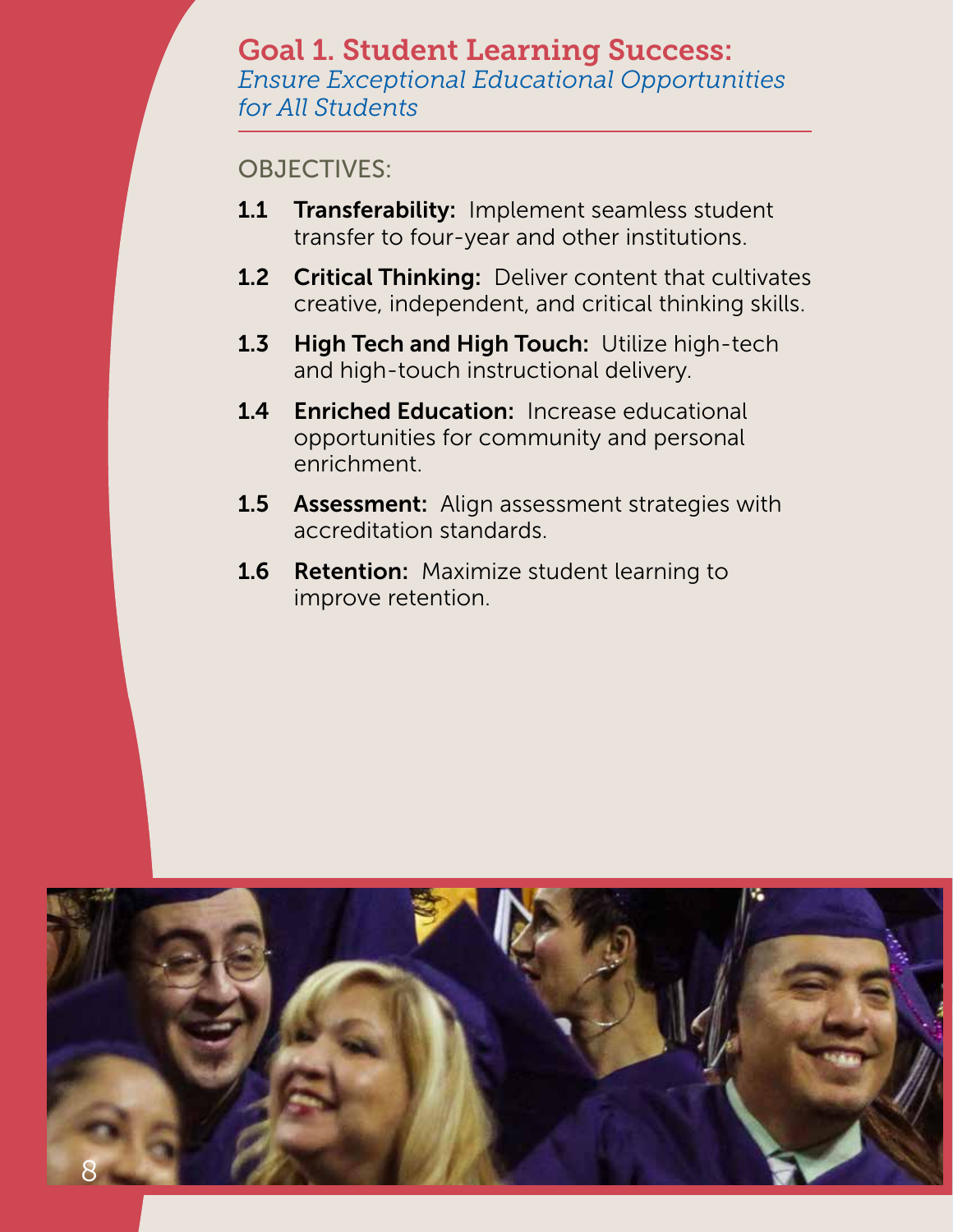## Goal 2. Student Access and Support Services:

*Maximize Affordable Access and Excellence in Student Services* 

- 2.1 Affordability: Maintain affordable tuition and fees to improve access.
- 2.2 Collegiate Experience: Enhance the collegiate experience through campus life.
- 2.3 Financial Aid: Refine and streamline financial aid processes.
- 2.4 Registration: Refine and streamline student registration processes.
- 2.5 Service Area: Expand educational opportunities throughout the College's service area.
- 2.6 Workforce: Facilitate students' workforce success and career advancement.
- 2.7 Wellness Services: Increase student access to wellness services.
- 2.8 Recruitment and Re-Entry: Maximize student services to improve recruitment and re-entry.
- 2.9 Services: Support specific student groups, including veterans, dual credit, early college and others, with appropriate services.

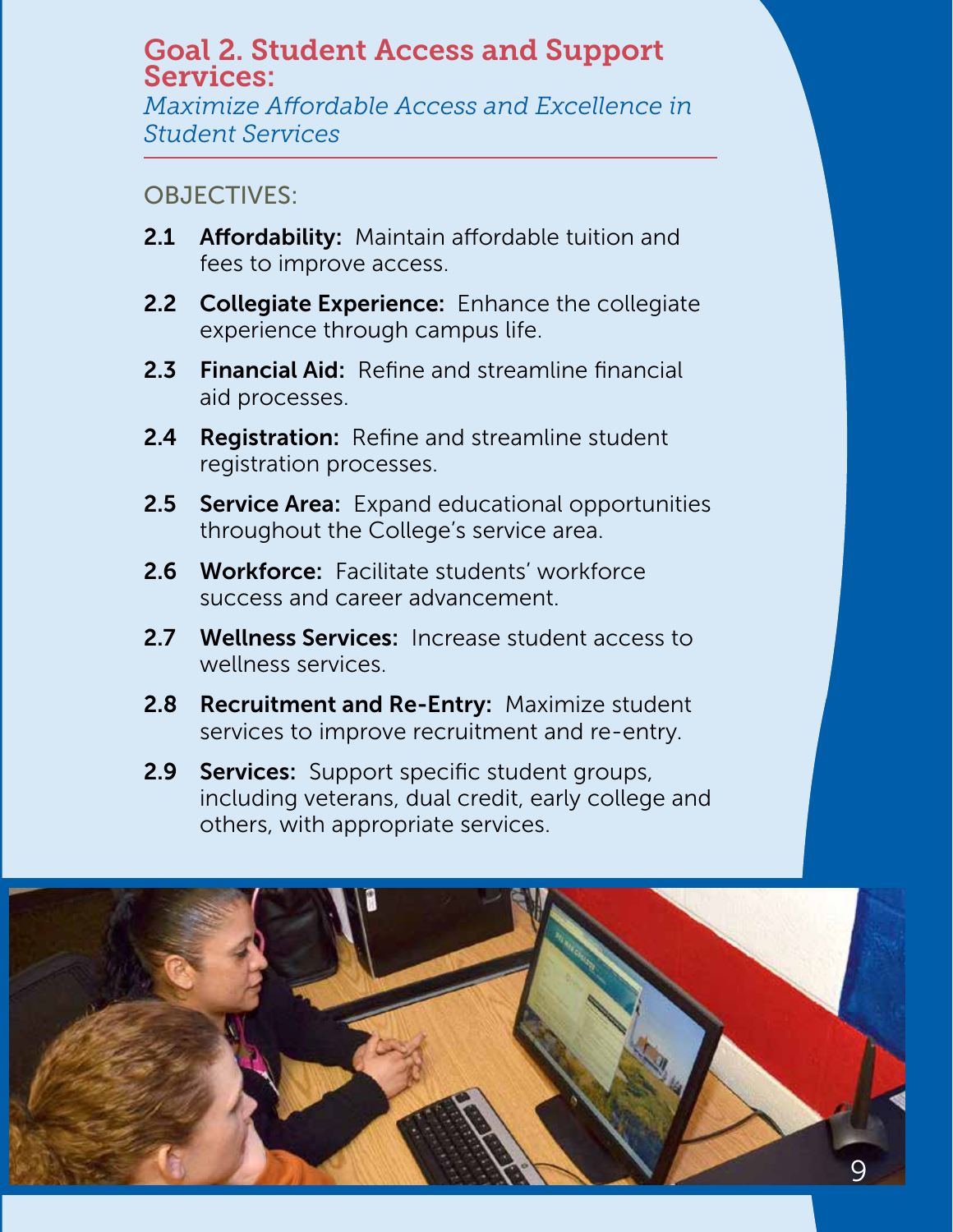## Goal 3. Professional Initiatives: *Provide Innovative, Relevant, and Meaningful Opportunities*

- **3.1 Personnel:** Recruit and retain exceptional faculty and staff.
- **3.2 Professional Improvement: Invest in** professional growth opportunities.
- **3.3 Compensation:** Ensure the effectiveness of compensation protocols.
- **3.4 Leadership:** Empower visionary leadership among all employees and volunteer groups.
- **3.5 Planning:** Sustain a culture of planning and evidence-based decision making.

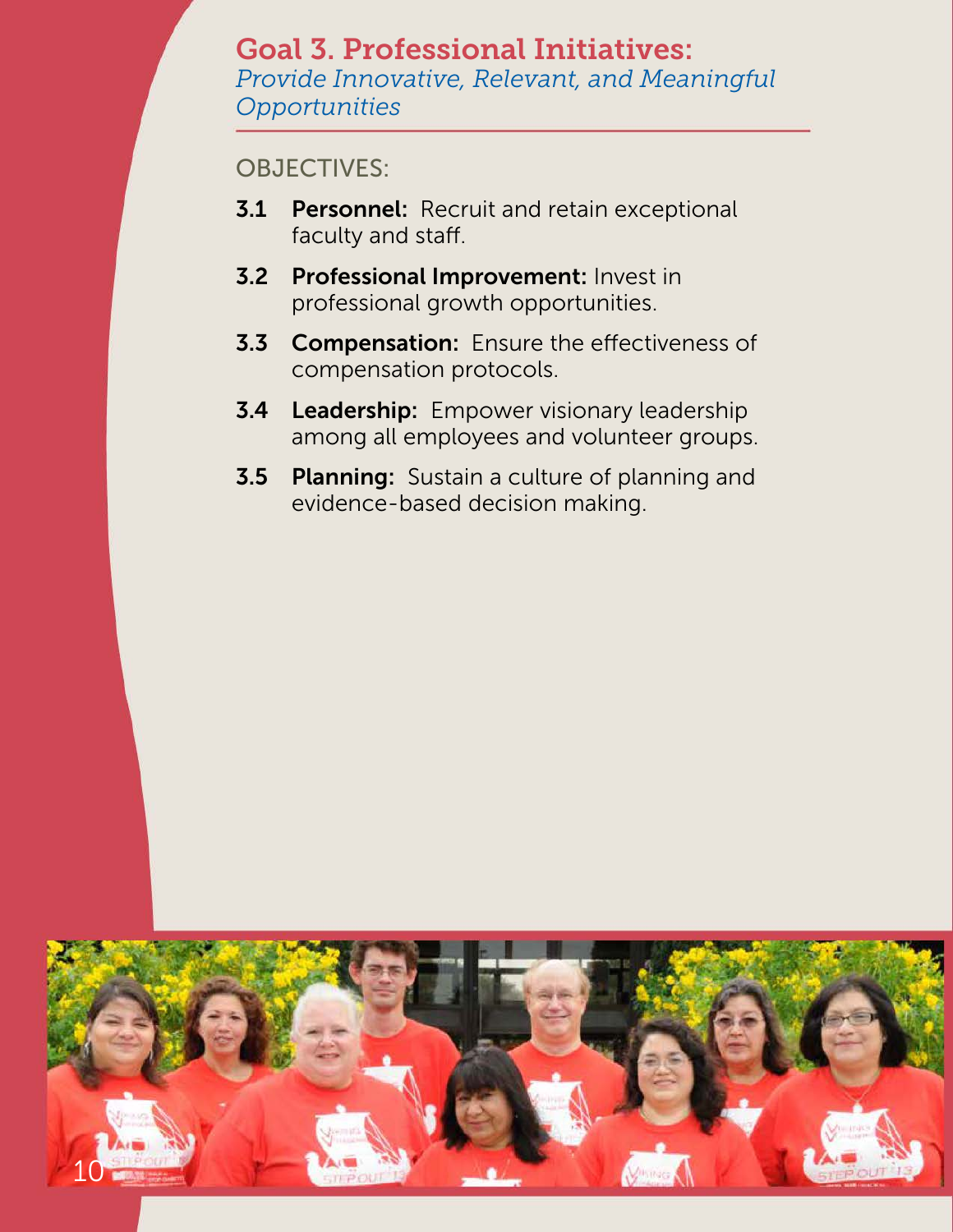## Goal 4. Technology: *Utilize Technology to Enhance Academic and Institutional Services and Processes*

- 4.1 Mobility: Expand mobile access throughout service area.
- **4.2 Innovation:** Utilize new and innovative technology in instructional support services.
- **4.3 Collaboration: Partner with business** and industry to incorporate high-demand technology in instruction.
- **4.4 Resources:** Utilize appropriate technology resources.
- **4.5 Advancements:** Explore and share technology advancements.

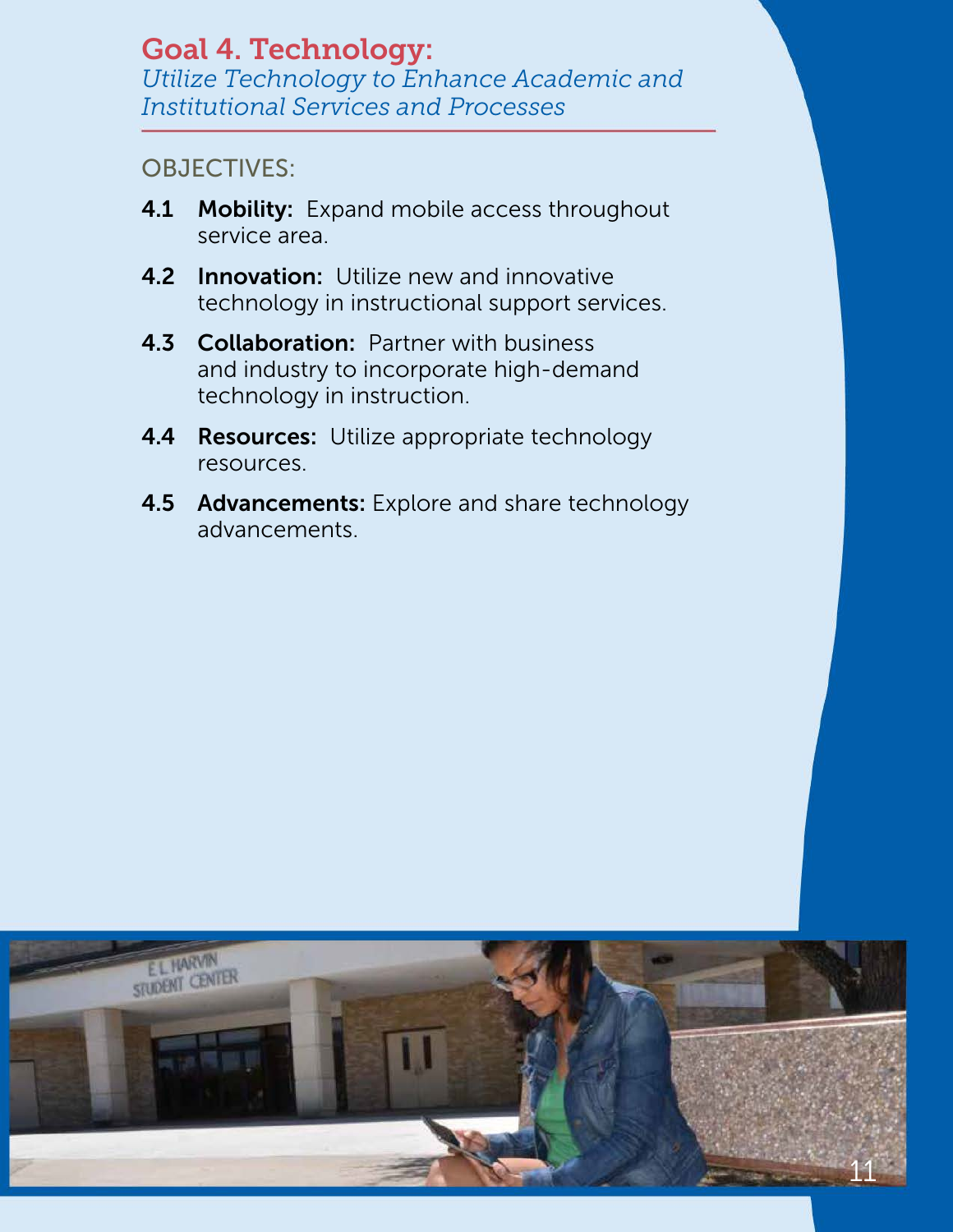## Goal 5. Advocacy: *Advance the College Mission Through Effective Governance and Positioning*

- **5.1 Community Support: Broaden community and** corporate understanding of and support for the College.
- **5.2 Educational Needs: Position the College to** support initiatives that respond to educational needs.
- 5.3 Government: Strengthen support from educational agencies and organizations, governmental bodies, and elected officials.
- **5.4 Communications:** Maximize the Del Mar College reputation for quality.
- **5.5 Governance:** Maintain shared governance within the College.

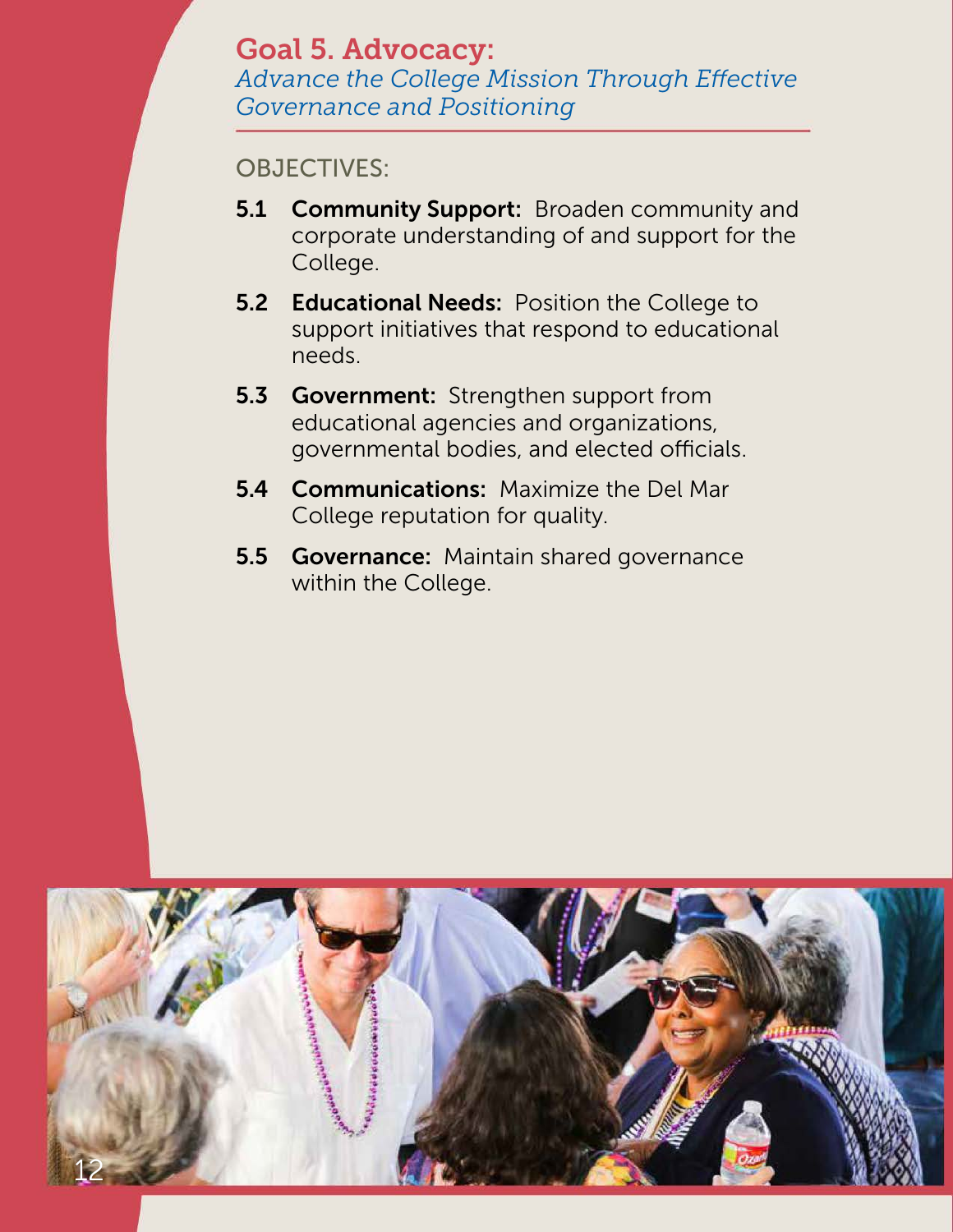#### Goal 6. Partnerships: *Expand Opportunities for Mutually-Beneficial Alliances*

- **6.1 Alliances:** Develop local, national, and international opportunities for collaboration.
- **6.2 Educational Institutions: Work with community** and educational entities to achieve common goals.
- **6.3 Collaboration:** Cultivate mutually-beneficial business and industry linkages.
- **6.4 Economic Development:** Foster economic development opportunities.
- **6.5 Public and Private Linkages: Maximize** public and private support for community and educational initiatives.

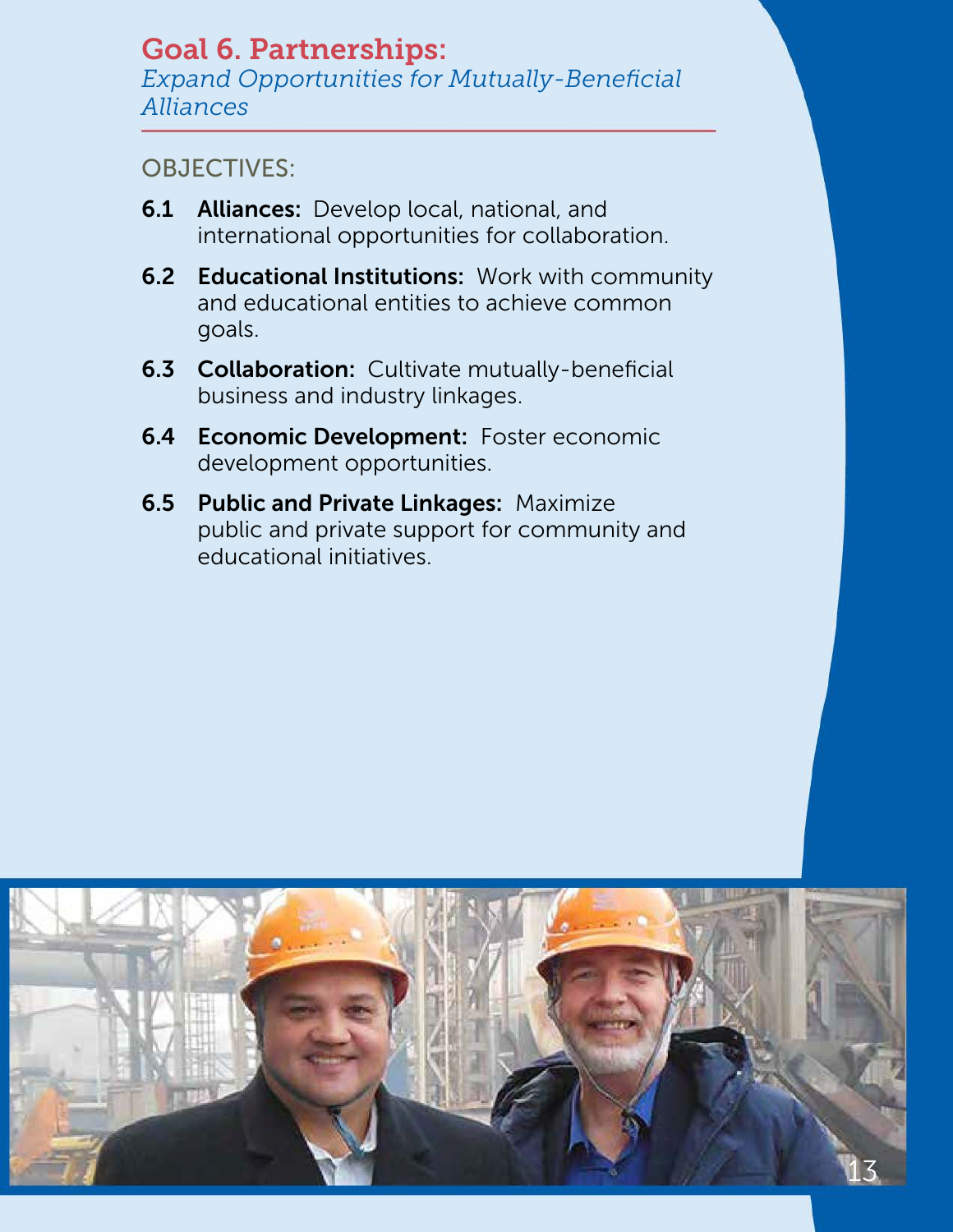## Goal 7. Resources: *Ensure Strong Financial and Operational*

*Capacity* 

- 7.1 Financial Resources: Expand financial resources to meet present and future needs.
- 7.2 Partnerships: Strengthen public and private partnerships for resource development.
- 7.3 Grants: Maximize grant opportunities.
- **7.4 Budgeting:** Increase operational efficiency through effective budgeting.
- 7.5 Capital Improvement Program: Achieve capital improvement program to meet the student and community needs.
- **7.6 Learning Environments: Provide appropriate** environments to enhance student learning.
- 7.7 Going Green: Implement cost-effective green and environmentally sustainable strategies.

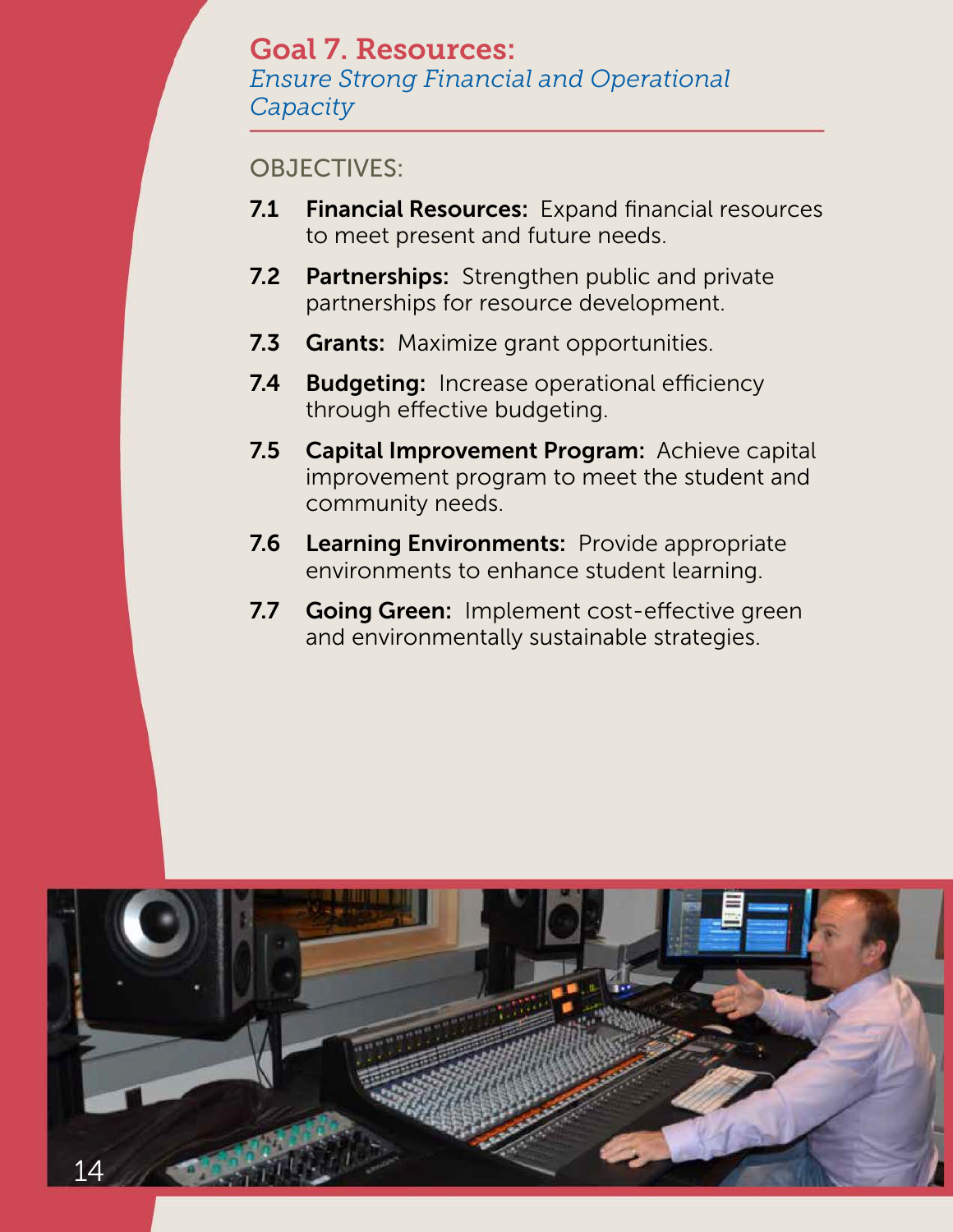# 2014-2019 Strategic Planning Committee

- Lenora Keas, Vice President, Workforce Development and Strategic Initiatives
- August Alfonso, Chief Information Officer
- Gilbert Becerra, Dean of Student Outreach and Enrollment Services
- Patricia Benavides-Dominguez, Director of Early College Programs
- Laura Bennett, Instructor of Architectural Drafting
- Dr. Cynthia Bridges, Chair of Music
- Tina Butler, Executive Assistant to the President
- Beverly Cage, Director of Student Leadership and Campus Life
- Rebecca Chavez, Chair of Business Administration
- Victor Davila, Director of Title V
- Elva Estrada, Regent, Del Mar College
- Cheryl Garner, Dean of Student Engagement and Retention
- Dr. Jonda Lee Halcomb, Dean of Arts and Sciences
- Claudia Jackson, Executive Director of Strategic Communication and Government Relations
- Mike Jones, Associate Professor of Speech
- Jim Klein, Associate Professor of History
- Paulette Kluge, Del Mar College Foundation Trustee
- Dan Korus, Assistant Dean of Workforce Programs
- Dr. Larry Lee, Dean of Business, Professional and Technology Education
- Bob Long, Assistant Professor of Biology
- Pollie Martinez, Chair of Non-Exempt Council
- Tammy McDonald, Executive Director of Human Resources and Administration
- Joel McKinney, Associate Professor of Biology
- Mary McQueen, Executive Director of Development
- Eric Moller, Assistant Professor of Mathematics
- Rosa Linda Reynoso, Chair of Exempt Council
- Gabe Rivas, Regent, Del Mar College
- Dr. Leonard Rivera, Director of Off-Campus Programs
- Duncan Samo, Chair of Allied Health
- Chris Tetzlaff-Belhasen, Director of Libraries
- Christin Walker, Program Director/Assistant Professor of Diagnostic Medical Sonography
- Dr. Patricia Walter, Chair of Communications, Languages and Reading
- Todd Walter, Regent, Del Mar College 15 and 15 and 15 and 15 and 15 and 15 and 15 and 15 and 15 and 15 and 15